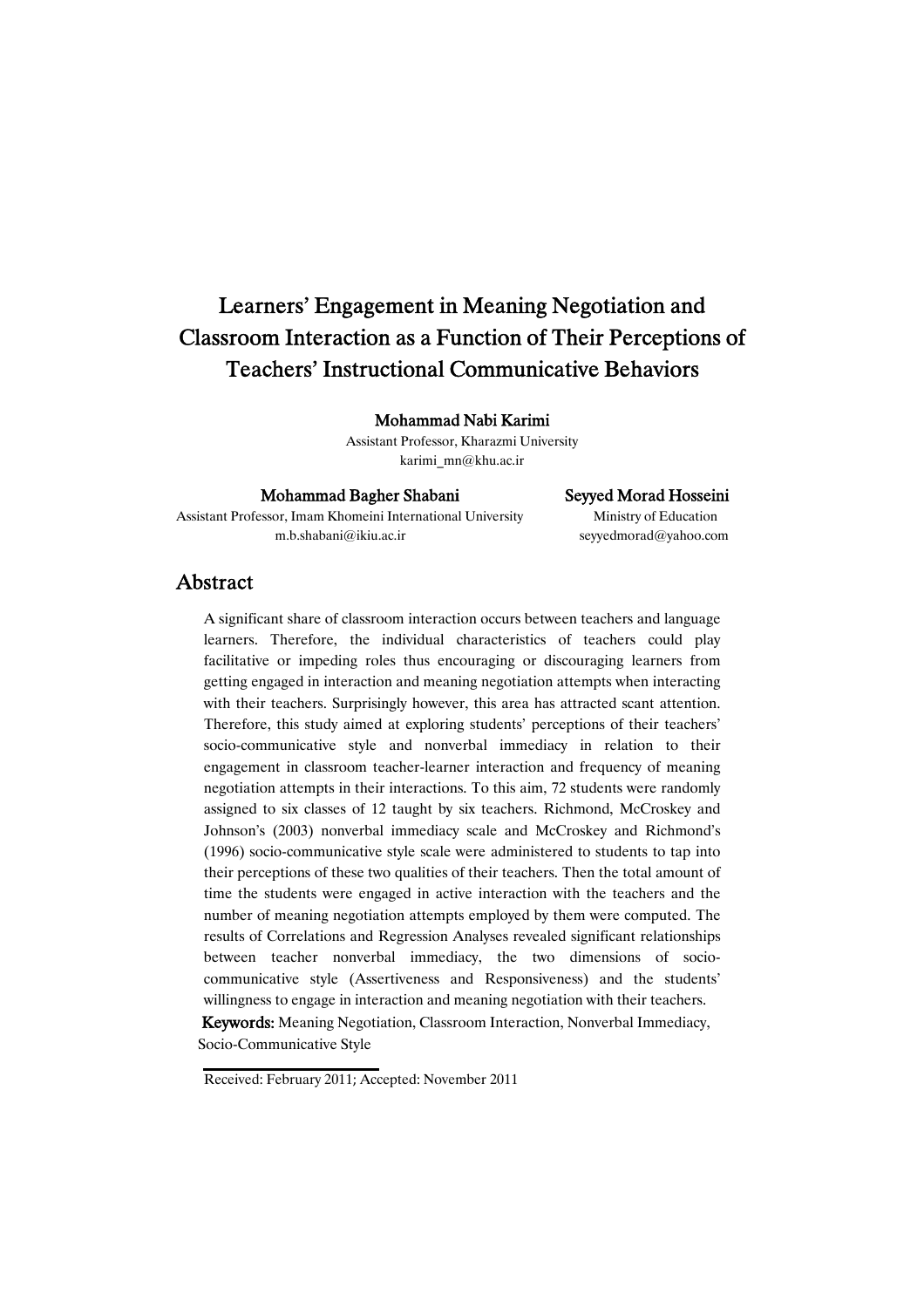## 1. Introduction

There is extensive evidence in second language acquisition (SLA) documenting the pivotal role played by comprehension of the input in triggering language acquisitional processes (e.g., Krashen, 1981; Krashen & Terrell, 1983; Chapelle, 1998) – mostly, of course, as a potential starting point for and in association with the production of L2 forms (Gass, 1997; Gass & Selinker, 2008; Long, 1981; Swain, 1995; Xu, 2010; among others).

A significant part of this body of evidence stems from the theory of Comprehensible Input proposed by Krashen (1981). Arguing that mere exposure to language would not lead to acquisition, Krashen proposed comprehension of the input as the cornerstone of the acquisition process (Xu, 2010). Moreover, Chapelle (1998), in a similar way, recognizes the role of syntactic and semantic comprehension as a prerequisite for learners' integration of L2 forms into their linguistic system best shown in her modified Model of Basic Components in the SLA Process:



## Adopted from Chapelle, (1998)

In her own words, "when comprehension takes place through a combination of semantic and syntactic processing, the linguistic characteristics of the input can become INTAKE, that is, comprehended language that holds the potential for developing the learners' linguistic system" (Chapelle, 1998, p. 23).

However, there are vast discrepancies regarding the mechanism by which comprehensibility of meaning comes by and, in fact, how comprehension of the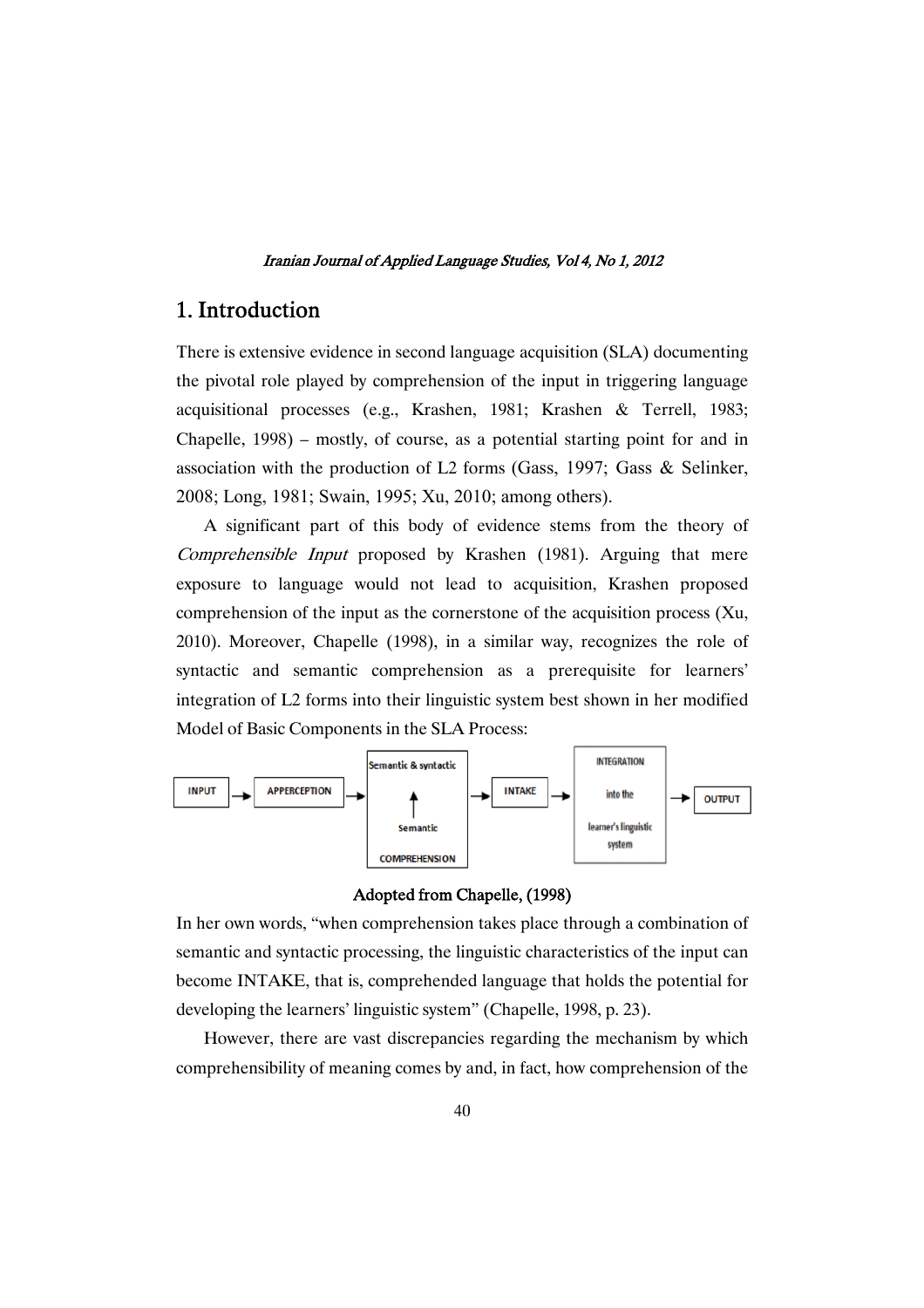input and the learning of L2 forms are related is far from clear (Xu, 2010). One cogent explanation which attempts to shed light on this mechanism is put forward by Long's (1983) *Interaction Hypothesis* to which negotiation of meaning is central.

Through the study of attempts by native and non-native speakers to prevent or repair breakdowns in their communication, Long (1983) suggested that through interactional modifications between the interlocutors, input is rendered comprehensible. These interactional modifications are hypothesized to facilitate internalization and ultimately acquisition of L2 forms by providing the learners with opportunities to "notice the gap" between their command of the language and their interlocutor's command and then motivates them to improve their use of the linguistic forms to make them more target-like (Schmidt & Frota, 1986; Xu, 2010).

Long (1983) posits that these interactions are not merely a source providing second language input, but are rather exchanges that allow the interlocutors to negotiate the meaning of the input which results in modifications to the complexity of the input and thus renders it more comprehensible.

This specific form of interaction that involves gap-noticing and repairing has come to be called *negotiation of meaning* in the literature. Given the importance this interactional negotiation of meaning has come to attract to itself in the literature, SLA researchers have been seeking to find variables likely to affect its overall incidence in the more competent/less competent learners' interactions. Task types, field of discourse, topic of discourse, language background, interlocutors' status are among the variables explored in this regard. However, as a significant part of classroom interaction occurs between teachers and language learners, the individual characteristics of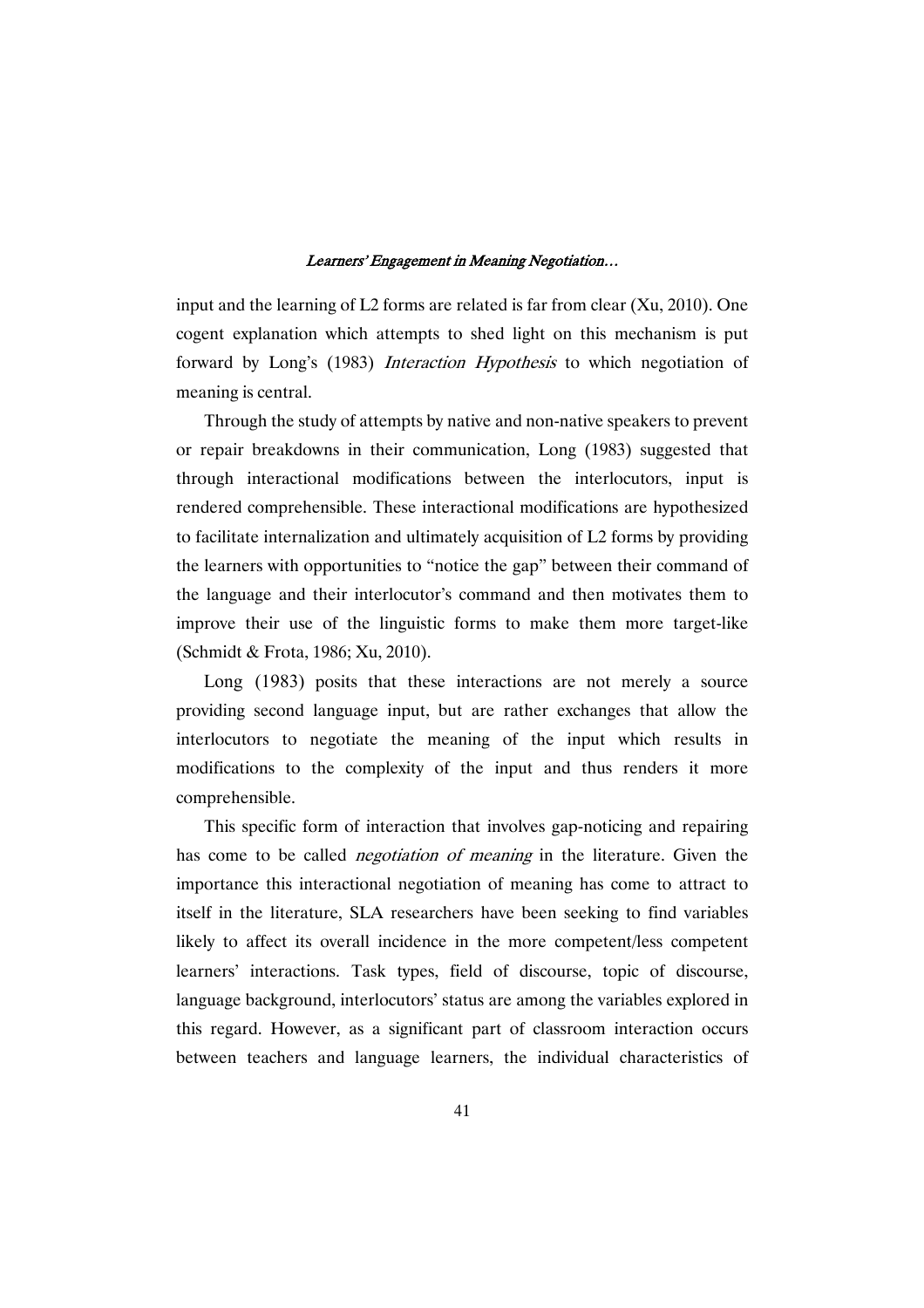teachers –particularly instructional communicative behaviors– could play facilitative or impeding roles thus encouraging or discouraging learners from getting engaged in attempts at negotiation of meaning. Surprisingly however, this area has attracted scant attention. Therefore, the present study aimed at exploring students' perceptions of two aspects of their teachers' instructional communication, i.e., socio-communicative style and nonverbal immediacy in relation to their engagement in classroom teacher-learner interaction and meaning negotiation. The reason why these two characteristics have been selected is that they have been widely researched in relation to different aspects of students' learning in mainstream education but have not received a fair amount of attention in ELT contexts and still whether their effects are "differentially effective for different subject matters is not fully known" (McCluskey, 2009, p. 56).

Specifically, the study seeks answers to the following research questions:

- 1) Is there any significant relationship between EFL teachers' sociocommunicative style (Assertiveness-Responsiveness), nonverbal immediacy and EFL learners' overall engagement in teacher-learner classroom interaction?
- 2) Is there any significant relationship between EFL teachers' sociocommunicative style (Assertiveness-Responsiveness), nonverbal immediacy and the overall incidence of meaning negotiation attempts in teacherlearner interaction?

## 2. Teacher Instructional Communication

Instructional researchers have recognized the significance of communication in classroom contexts. While there have been some focus on both student-student communication, a considerable share of the research attention has been drawn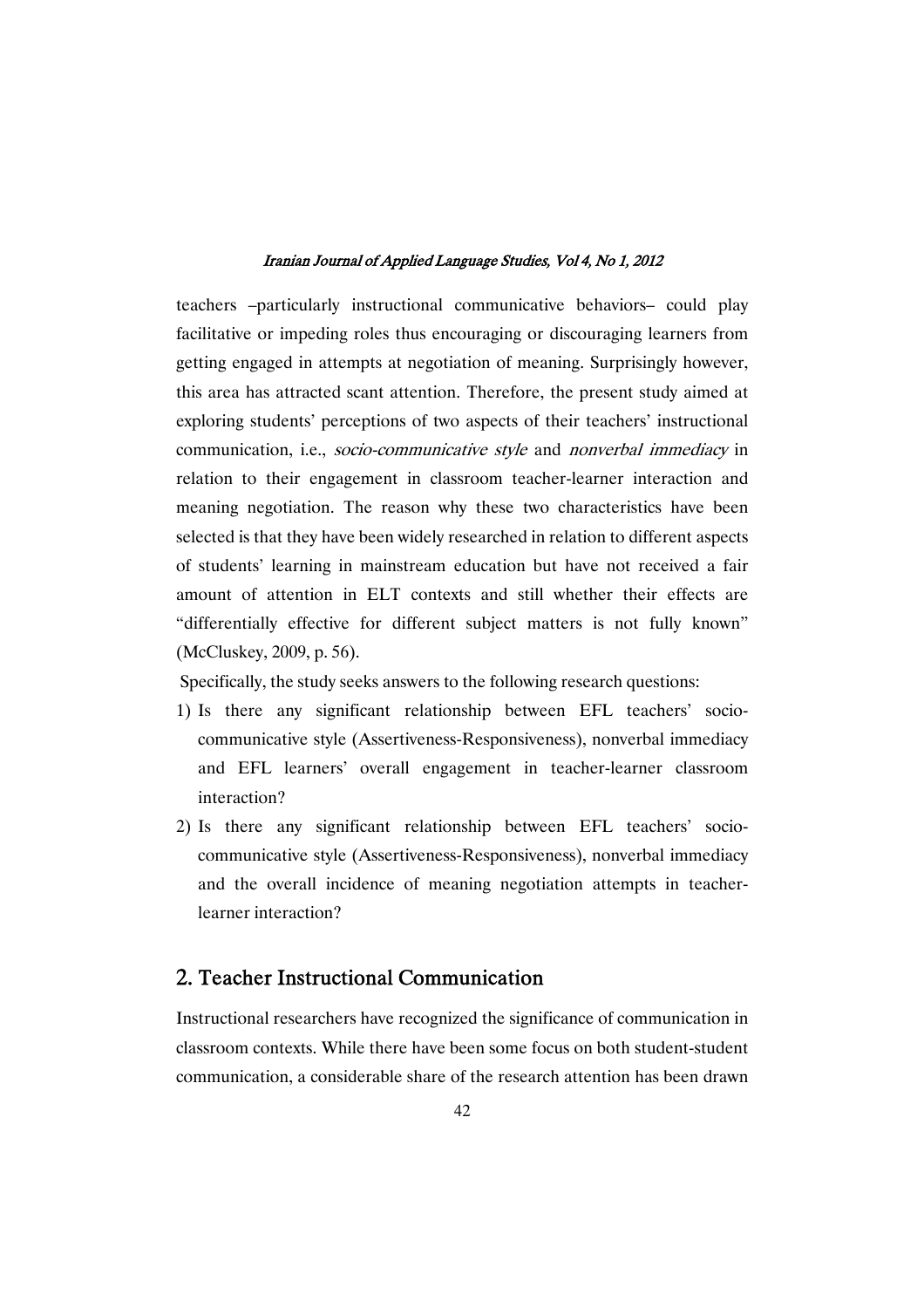on how teachers communicate with their students and what effects their way of communication exerts on the students' motivation, cognitive learning, affective learning, empowerment, etc. Researchers have also attempted at factorizing Teacher Instructional Communication into various dimensions which are thought to affect their communication with their clientele – the students – in varying degrees. Teachers' socio-communicative style and nonverbal immediacy, which are the focus of investigation in the present study, are two of these dimensions which have received a fair share of treatment in instructional research in mainstream education but, as pointed out earlier, to a large extent ignored in ELT contexts.

## 2.1. Teacher Nonverbal Immediacy

An individual's nonverbal communication can exercise a significant impact on various affective dimensions of his/her communication with other people, including power, synchrony, and immediacy. Despite the first two components, immediacy has come to be recognized as the most influential aspect of nonverbal communication and has come to receive its fair share of investigation (Slane & Leak, 1979).

The construct of immediacy was originally advanced by Mehrabian (1971) in his early research on interpersonal aspects of communication. The concept has its roots in the approach-avoidance theory of social psychology which has as its principal tenet the principal conviction that "people approach what they like and avoid what they don't like" (Mehrabian, 1981, p. 22). Specifically, the concept refers to those nonverbal aspects of communication such as appropriate "eye contact, the use of gestures, movement about the classroom, smiling, vocal varieties, the use of humor" (Hsu, 2010, p. 2), tonality, positive head nods, close physical distances, vocal pace, tenseness of the body, relaxed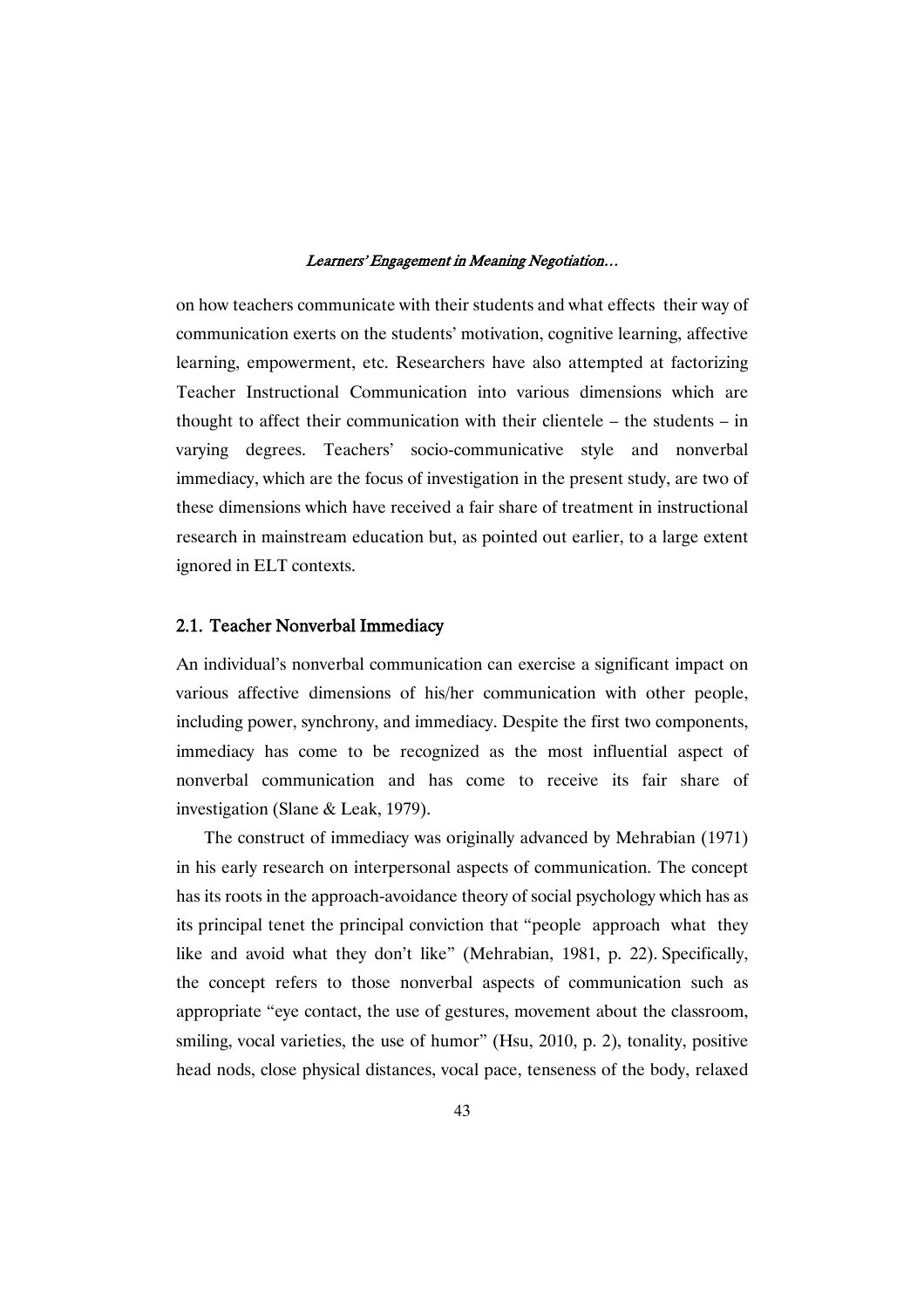body position, proximity and trunk and limb movements (Burgoon, Birk, & Pfau, 1990).

The introduction of the concept into instructional communication and with reference to the teachers' communication with students was first pioneered by Anderson (1979). Anderson defined nonverbal immediacy as teacher behaviors that enhance warmth, closeness, and availability for communication and accordingly reduce psychological distance between the teachers and the students. Additionally, she hypothesized that the teacher immediacy promotes student affect, behavioral commitment and cognitive learning.

After Anderson's introduction of the concept into teaching/learning contexts, it has come to be recognized as associated with a number of important educational variables including student classroom attendance (Rocca, 2004), students' increased motivation (Christophel, 1990; Hsu, 2010, Pogue & AhYun, 2006; Richmond, 1990; Richmond & McCroskey, 1990), end-of-term motivation (McCroskey, Richmond, & Bennett, 2006), affective and cognitive aspects of learning (McCluskey, 2009; Tabasco, 2007), students' degree of satisfaction (Shu-Fang & Aust, 2008) as well as student perceptions of teacher power (Plax, Kearney, McCroskey, & Richmond, 1986) and clarity (Chesebro & McCroskey, 2001).

The overall conclusions drawn from studies investigating the link between teacher immediacy and the educational variables point to the positive impact of the construct in instructional contexts.

## 2.2. Teacher Socio-communicative Style

Socio-communicative style is considered one of the two basic components of communication competence, the other component being socio-communicative orientation (McCroskey & Richmond, 1996). Socio-communicative style is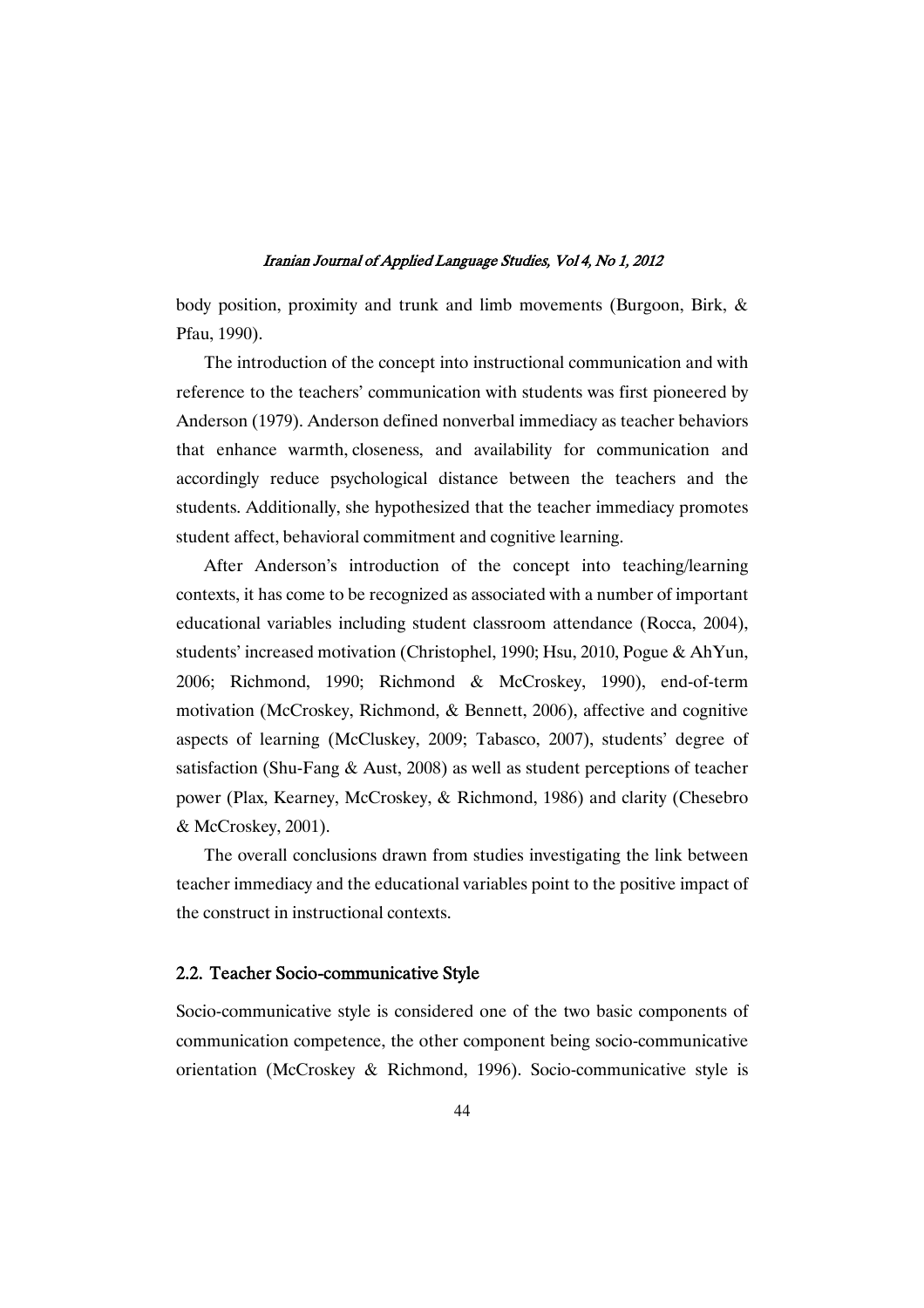defined as others' perceptions of a communicator which lead observers to "gain insight into the personality of individuals by taking note of their characteristic communication behaviors" (p. 109) as opposed to socio-communicative orientation which reflects one's own perceptions of these communicationrelated behaviors.

Socio-communicative style has two major components: assertiveness and responsiveness. Assertiveness, as one of the components of SCS, refers to a person's ability to employ appropriate communication to expresses himself or herself in ways that do not compromise others' rights and to stand up for and defend his/her rights and positions without necessarily suppressing others' (Richmond & McCroskey, 1990). It is indeed defined basically in terms of dispositional social insight in the field of social psychology, meaning that, in interpersonal communicative encounters, assertive individuals often tend to communicate their intent, thoughts, ideas, and feelings effectively and in a way that respects and regards the thoughts, ideas, and feelings of others (Elliott  $\&$ Gramling, 1990).

Responsiveness, as the other aspect of SCS, refers to "sensitivity to the communication of others and a willingness to adapt one's own communication accordingly" (Brewster, 2004, p. 6). A series of attributes are usually associated with individuals characterized as responsive interlocutors which include empathy, friendliness, gentleness and warmth (Richmond & McCroskey, 1992; Rubin & Martin, 1994; Thomas, 1994). These people often tend to care about others, to be sincere in their communication efforts (Thomas, 1994), and tend to employ empathetic communication behaviors. In sharp contrast to these people, individuals who are perceived to be nonresponsive communicators often fail to effectively communicate their care and concern for others and may, therefore, communicate aggressively (Brewster, 2004).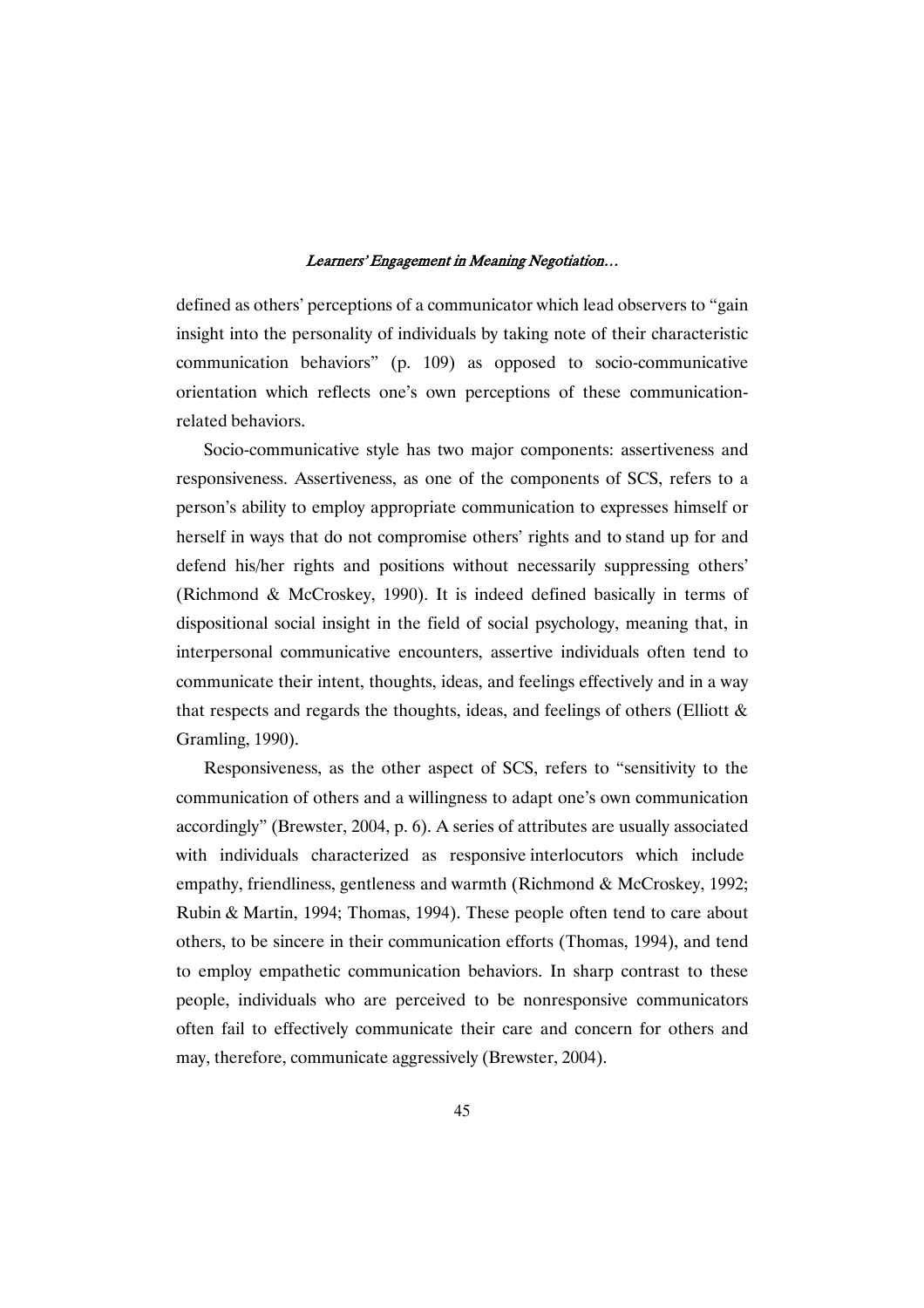Like teacher immediacy, teacher socio-communicative style has also received its fair share of investigation in educational psychology and instructional communication. Teacher immediacy (Thomas, Richmond, & McCroskey, 1994), teacher clarity (Sidelinger & McCroskey, 1997), teacher credibility (Martin, Chesebro, & Mottet, 1997), students' trust in the teacher (Wooten & McCroskey, 1996), students' interpersonal motives for communicating (Myers, Martin, & Mottet, 2002), are, among others, some of the variables investigated with reference to students' perceptions of their teachers' socio-communicative style.

## 3. The Present Study

Given that teachers' personal variables have not been adequately probed in relation to the amount of interaction students choose to engage in with them and the overall incidence of negotiation attempts students engage in upon interacting with their teachers, the present study aims to investigate how students' perceptions of their teachers' nonverbal immediacy and sociocommunicative style may affect the rate at which students get involved in interaction and meaning negotiation attempts with their teachers.

## 4. Method

## 4.1. Participants

The participants of the study were a total of 72 intermediate students randomly assigned to six groups of 12 taught by six different teachers with varying degrees of self-reported nonverbal immediacy and assertiveness/responsiveness as the two dimensions of socio-communicative style. The students were both male and female and their age ranged from 13 to 24 with an average of 19.5 years. The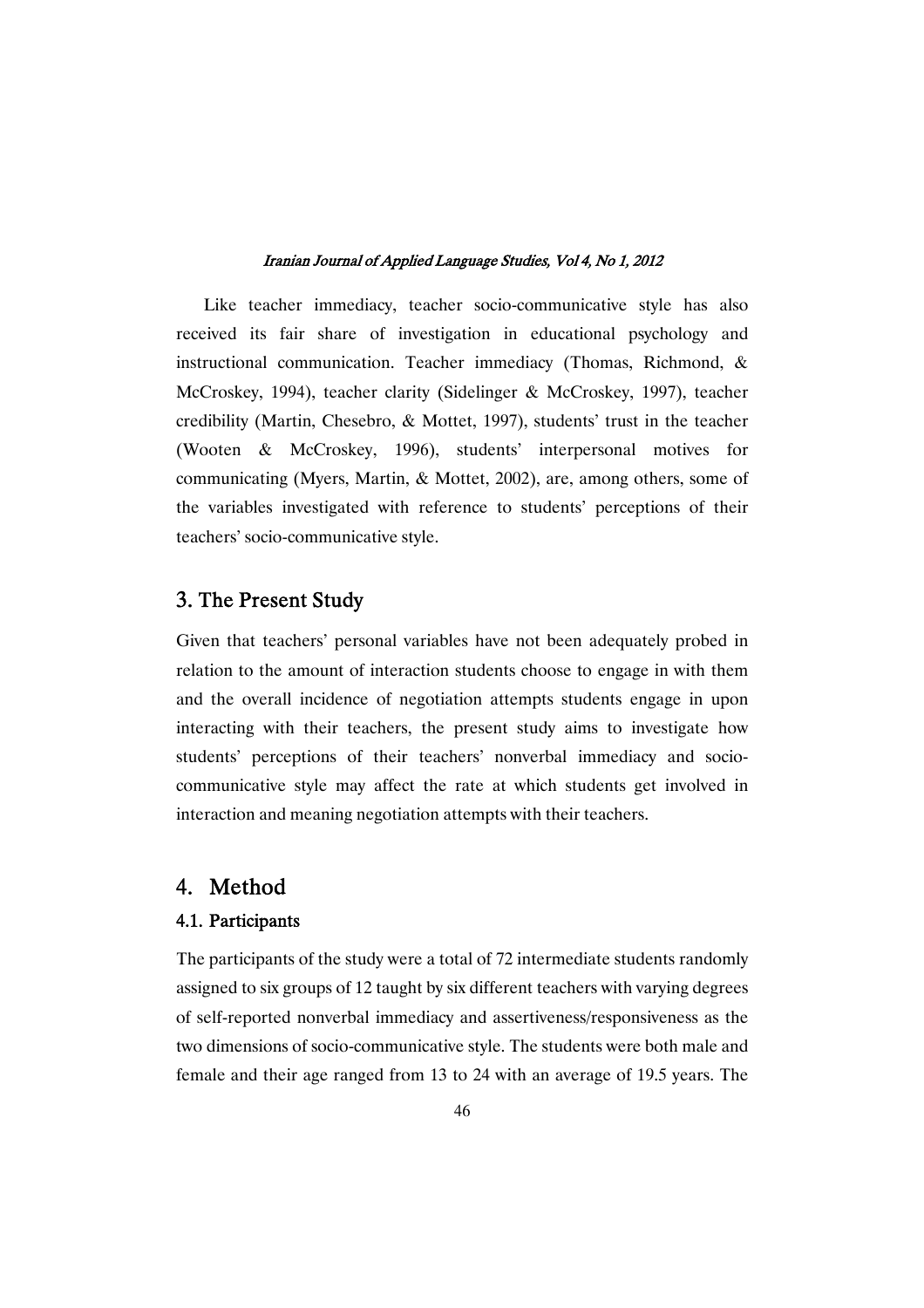teachers were approximately equal in terms of age, length of service and were all male.

## 4.2. Instrumentation

## 4.2.1. Nonverbal Immediacy Scale – Observer Report (NIS-O)

Students' perceptions of their teacher's nonverbal immediacy behaviors were assessed through the administration of the Nonverbal Immediacy Scale– Observer Report (NIS-O) designed by Richmond, McCroskey, and Johnson (2003). The measure includes 26 items, 13 positively worded and 13 negatively worded, presented with a 5-point Likert-type response format by which the students are required to report the frequency of certain immediacy behaviors on behalf of their instructor (1=never, 5=very often). The scale yields a range from 26 to 130, with lower scores showing lower degrees of nonverbal immediacy and higher scores indicating stronger degrees of nonverbal immediacy. The Cronbach Alpha reliability of the measure with the present sample was calculated to be .79 which is an acceptable index of reliability.

## 4.2.2. Assertiveness-Responsiveness Measure

Students' perceptions of their teacher's socio-communicative style encompassing the two dimensions of assertiveness and responsiveness were determined using Assertiveness-Responsiveness Measure developed by Richmond & McCroskey (1990). The instrument includes twenty items ten items of which measure assertiveness and ten other items measure responsiveness. On the scale the items are mixed, but they have been found to generate two separate, uncorrelated factors (Martin & Anderson, 1996;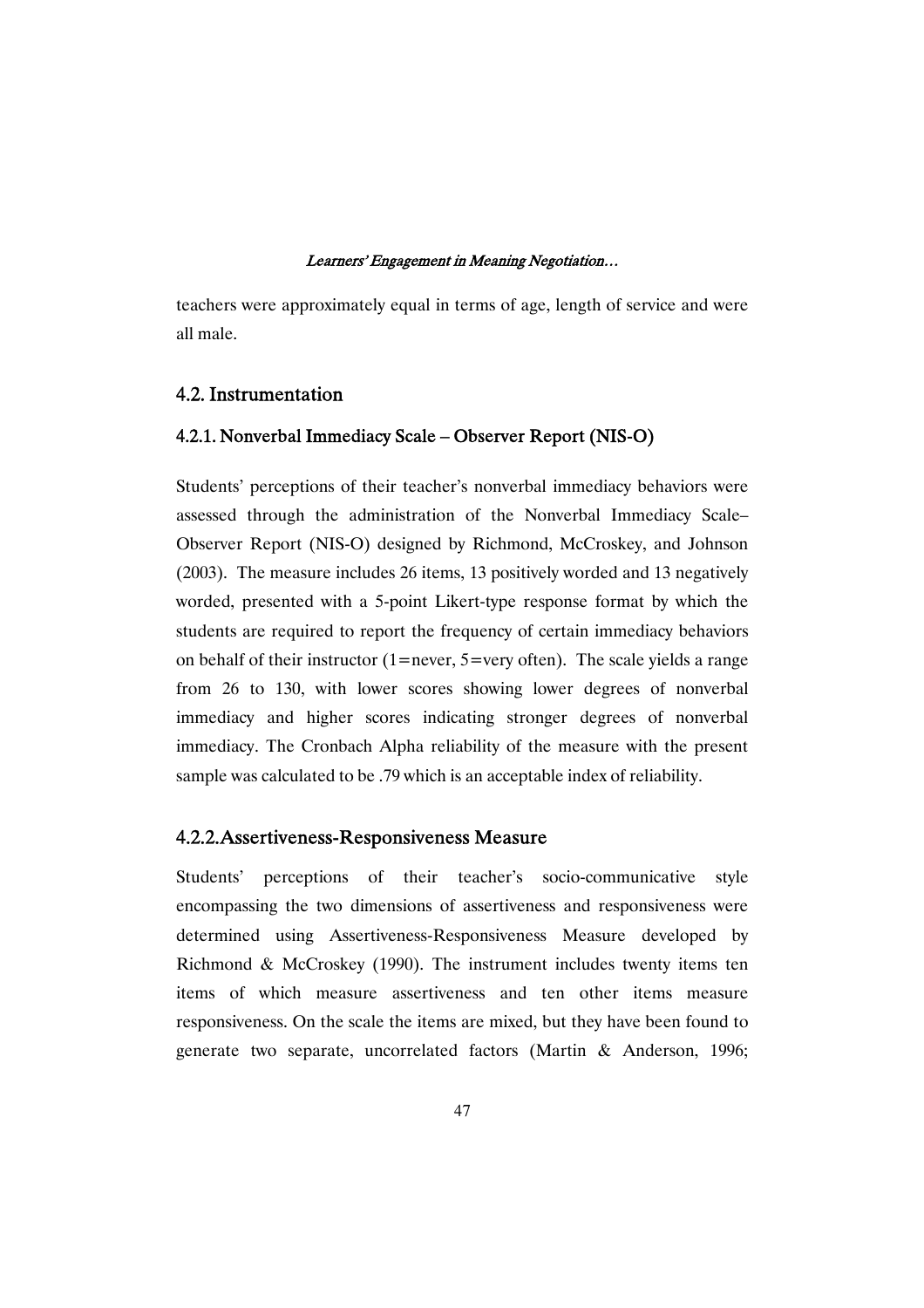Richmond & McCroskey, 1990). The present study yielded Cronbach alphas of .86 for assertiveness and .89 for responsiveness.

## 5. Data Collection, Procedure and Data Analysis

The study aimed to follow two purposes: the amount of time students spend on classroom interaction with their teachers and the number of meaning negotiation attempts they got involved in in their interaction with the teachers. To meet the first purpose of the study, three one-hour class sessions were video-recorded. The main activity carried out in these sessions was speaking based on opinion exchange tasks around three topics familiar to the students: the main problems of their city, their future dreams and prospective plans, the importance of nutrition in one's health. To analyze the data, the videos were watched and each student's turns of talk with the teacher were calculated and summed up to obtain the total amount of time of each student's interaction. To probe the second purpose of the study, each student got involved in a 15 minute conversation with his teacher in which the teacher narrated a recently watched movie (*The Pacifier by Adam Shankman*) to him/her and he/she was told that he would have to retell it to other classmates of his in full details including the events of the films, description of the personality of the characters, their relation to each other, etc. The students were told that they could make any endeavor to understand the teachers' narrative account of the film. These conversations were audiotaped. To analyze the data for this part, the students' parts of audiotaped conversations were thoroughly transcribed and separated into utterances. The students' utterances which initiated negotiation of meaning with the teacher were identified. Following earlier studies in this stream of research, the researcher, specifically looked for utterances containing comprehension checks, clarification requests,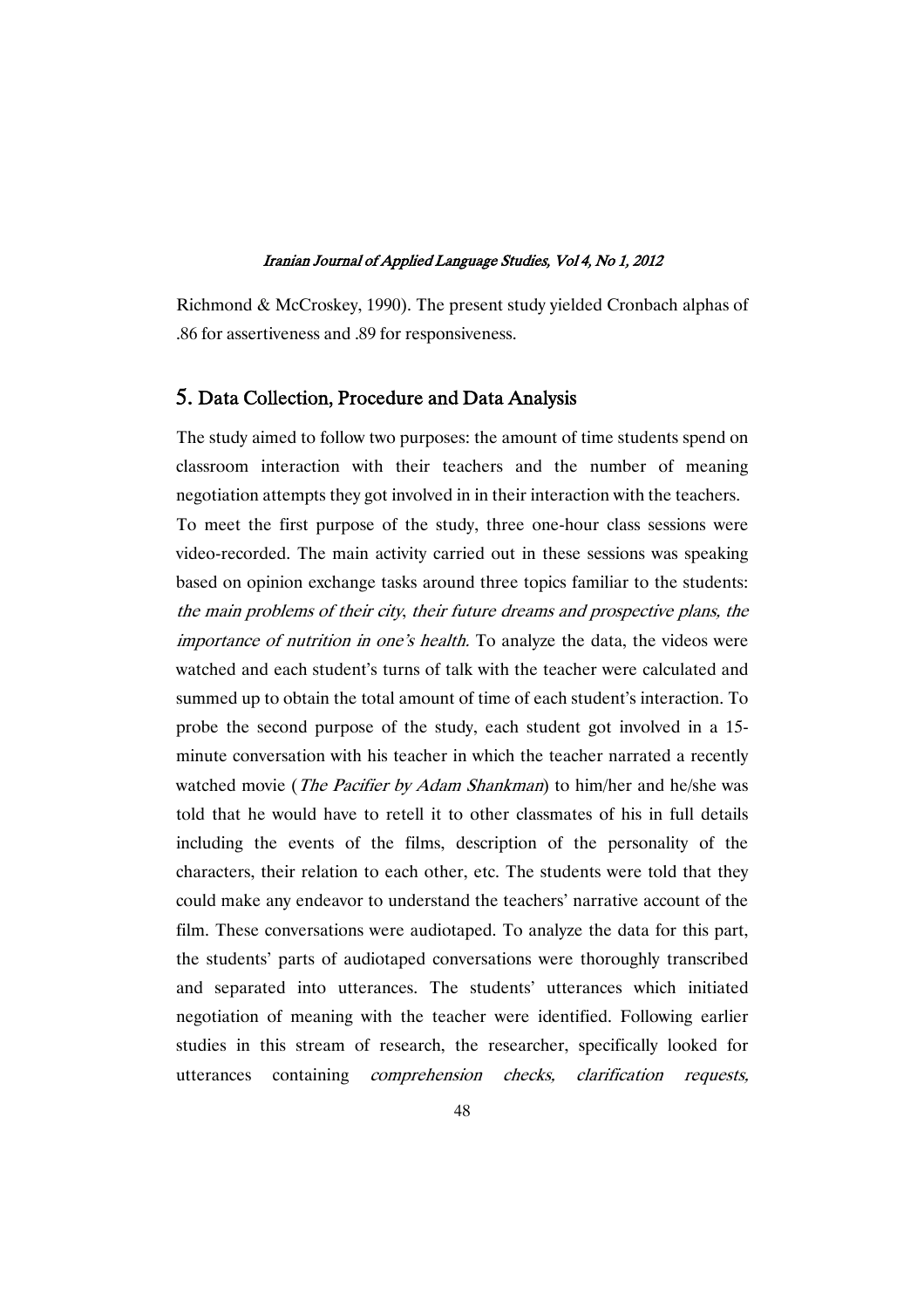confirmation checks, feedback requests and misunderstanding remarks. At the end of the entire term, the two measures of teacher Nonverbal Immediacy Scale – Observer Report (NIS-O) and Assertiveness-Responsiveness Measure were administered to the students to fill out. The reason for this was that the researcher intended to avoid the students' over-reporting their perceptions of their teachers while they were teaching them for fear that they might get to see their students' perceptions of them.

## 6. Results

As mentioned earlier, the purpose behind the study was two-fold: investigating the relationship between EFL teachers' socio-communicative style, nonverbal immediacy and EFL learners' engagement in classroom interaction and the relationship of these constructs with EFL learners' negotiation attempts. Prior to embarking on the actual analysis of the relationship between the variables mentioned, the descriptive statistics for them are presented below:

|                                    | N  | Mean  | Std. Deviation |
|------------------------------------|----|-------|----------------|
| Amount of Interaction (in minutes) | 72 | 9.45  | 6.08           |
| Number of Negotiation Attempts     | 72 | 8.08  | 2.82           |
| Nonverbal Immediacy                | 72 | 78.84 | 25.40          |
| Responsiveness                     | 72 | 31.88 | 11.51          |
| Assertiveness                      | 72 | 30.27 | 10.58          |

Table 1. The descriptive statistics for the variables of the study

After computing the descriptive statistics for the variables of the study, a multiple regression analysis was run to analyze the link between the teachers' socio-communicative style, nonverbal immediacy and the overall amount of interaction EFL student participants chose to engage in with their teachers in their classrooms. The results follow: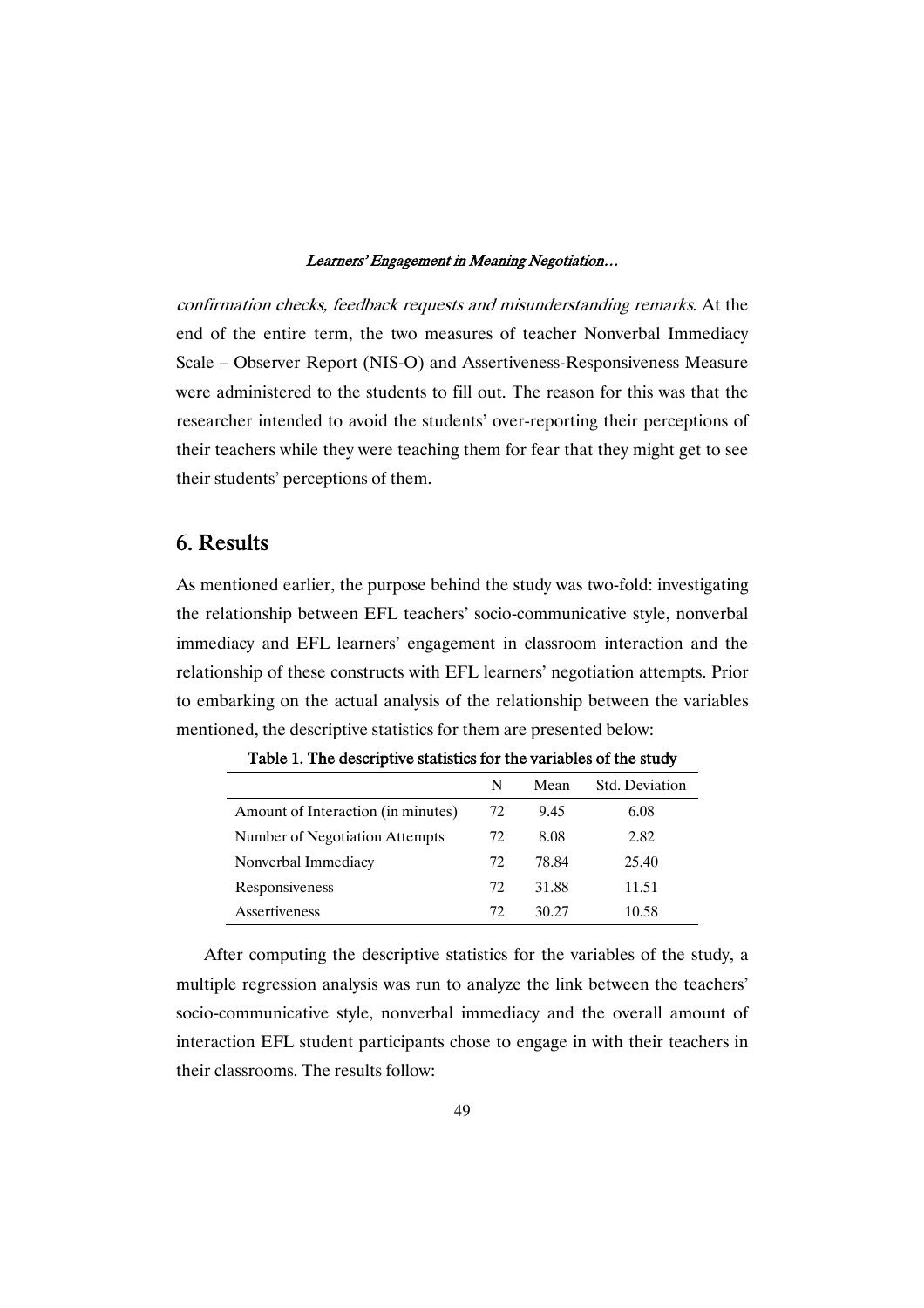Table 2. The Regression results (Overall Classroom Interaction)  $\mathbf{A}$  (b)

| Variables Entered/Removed <sup>to</sup> |  |
|-----------------------------------------|--|
|-----------------------------------------|--|

| Model | <b>Variables Entered</b>           | Variables Removed                                         | Method |  |
|-------|------------------------------------|-----------------------------------------------------------|--------|--|
|       | Assertiveness                      |                                                           |        |  |
|       | Responsiveness                     |                                                           | Enter  |  |
|       | Nonverbal Immediacy                |                                                           |        |  |
|       | a. All requested variables entered |                                                           |        |  |
|       |                                    | b. Dependent Variable: Amount of Interaction (in minutes) |        |  |
|       |                                    |                                                           |        |  |

## Table 3: Model Summary

| Model |             |     | R Square Adjusted R Square | Std. Deviation of Estimate |
|-------|-------------|-----|----------------------------|----------------------------|
|       | $939^{(a)}$ | 882 | 877                        | 2.13551                    |

a) Predictors (Constant): Assertiveness, Responsiveness, Non-verbal Immediacy

|  | Table 4. Correlations of the Variables with EFL Learners' Interaction |  |
|--|-----------------------------------------------------------------------|--|
|--|-----------------------------------------------------------------------|--|

|             | Variables            | EFL Learners' Interaction |  |
|-------------|----------------------|---------------------------|--|
| Pearson     | Assertiveness        | .798                      |  |
| Correlation | Responsiveness       | .936                      |  |
|             | Non-Verbal immediacy | .886                      |  |

As revealed by the results reported in table 3 (Adjusted R Square = .877), the two dimensions of socio-communicative style (Assertiveness and Responsiveness) and nonverbal immediacy can significantly predict the amount of interaction EFL students choose to engage in with their teachers. Also, when looked at it from a correlational perspective, there are robust correlations – as reported in table 4 – between each of the dimensions of socio-communicative style and nonverbal immediacy and EFL learners' amount of interaction.

As a second step in analyzing the data, the link between the teachers' sociocommunicative style, nonverbal immediacy and the overall incidence of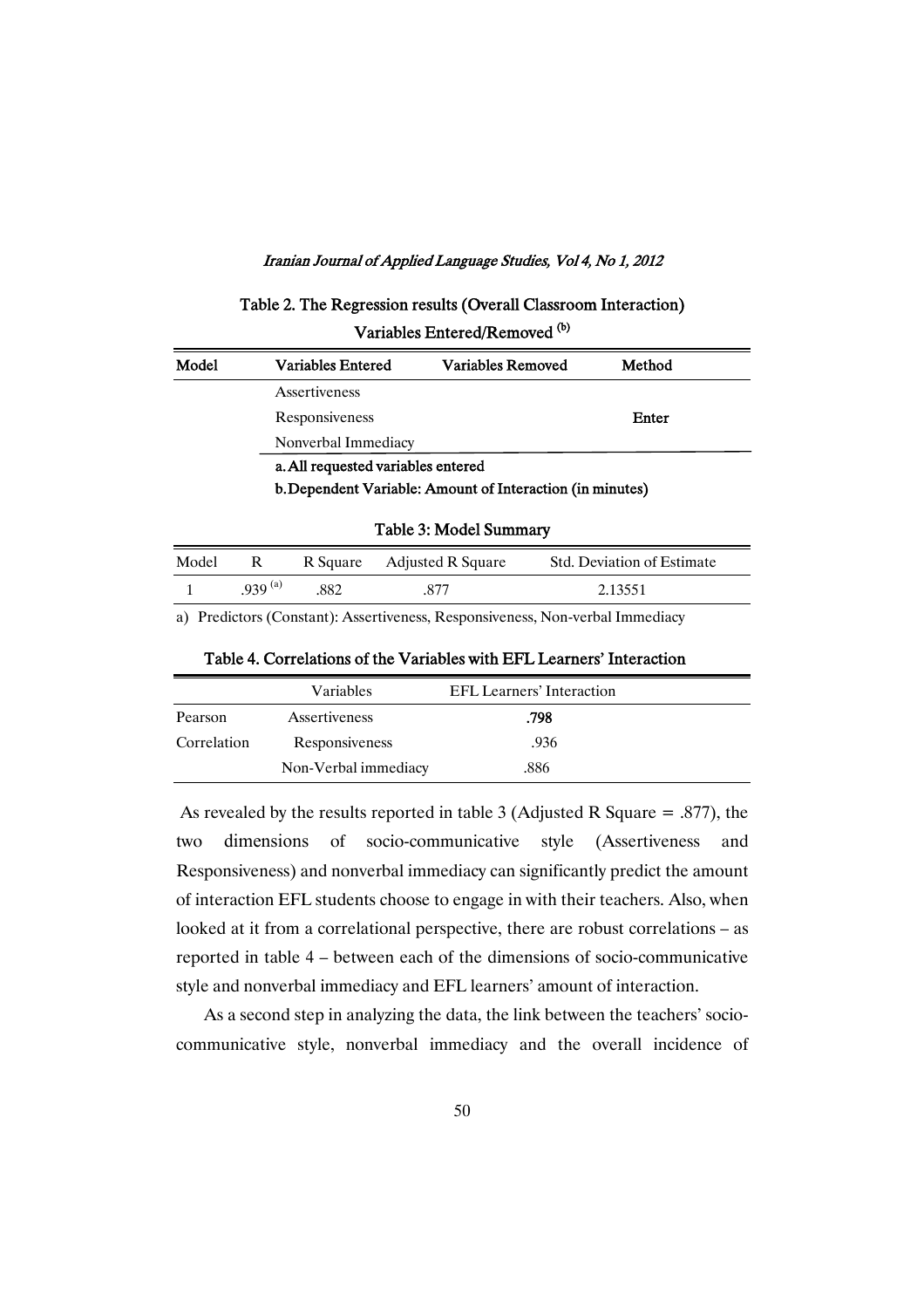meaning negotiation attempts by EFL student participants upon interacting with their teachers was probed. The results follow:

Table 5. The Regression results (Overall Incidence of Meaning Negotiation) Variables Entered/Removed <sup>(b)</sup>

| Model | Variables Entered                  | Variables Removed                                        | Method |  |
|-------|------------------------------------|----------------------------------------------------------|--------|--|
|       | Assertiveness                      |                                                          |        |  |
|       | Responsiveness                     |                                                          | Enter  |  |
|       | Nonverbal Immediacy                |                                                          |        |  |
|       | c. All requested variables entered |                                                          |        |  |
|       |                                    | d. Dependent Variable: Frequency of Negotiation Attempts |        |  |

## Table 6. Model Summary

| Model | R                  |      | R Square Adjusted R Square | <b>Std. Deviation of Estimate</b> |  |
|-------|--------------------|------|----------------------------|-----------------------------------|--|
|       | 918 <sup>(a)</sup> | -843 | .836                       | 1.14272                           |  |

b) Predictors (Constant): Assertiveness, Responsiveness, Non-verbal Immediacy

Table 7. Correlations of the Variables with EFL Learners' Interaction

|             | <b>Variables</b>     | EFL Learners' Interaction |  |
|-------------|----------------------|---------------------------|--|
| Pearson     | Assertiveness        | .764                      |  |
| Correlation | Responsiveness       | .915                      |  |
|             | Non-Verbal immediacy | .881                      |  |

Again as revealed by the results reported in table 6 (Adjusted R Square  $=$ .836), the two dimensions of socio-communicative style (Assertiveness and Responsiveness) and nonverbal immediacy can significantly predict the overall incidence of meaning negotiation attempts EFL students choose to engage in upon interacting with their teachers. Also, when correlations between each of the dimensions of socio-communicative style and nonverbal immediacy and EFL learners' frequency of meaning negotiation attempts is looked at it from a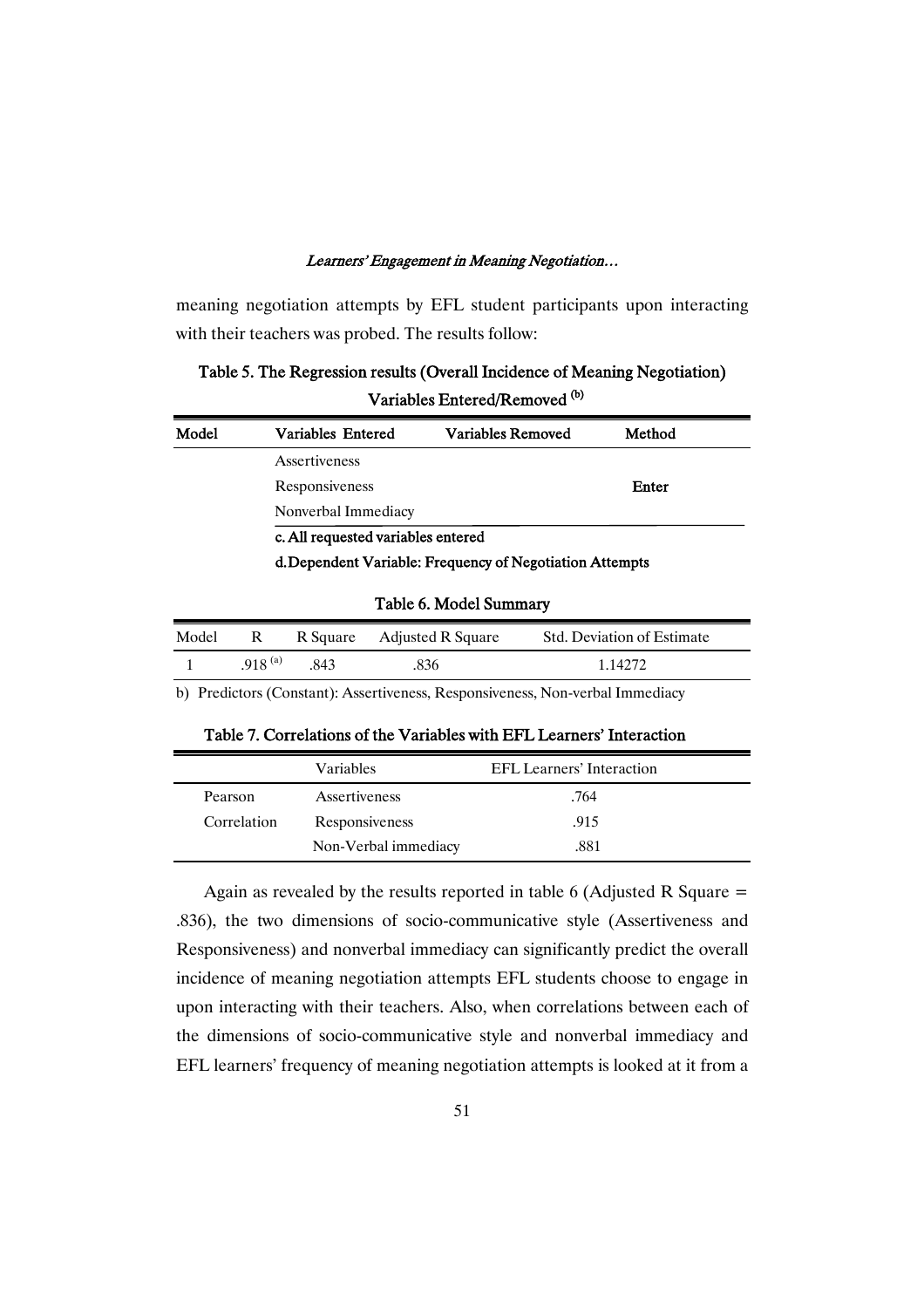correlational perspective, there are robust correlations between them– as reported in table 4.

## 7. Discussion and Conclusions

The principal objective of the present study was to probe if there is a significant association between EFL teachers' instructional communicative behaviors – nonverbal immediacy and socio-communicative style (assertiveness and responsiveness)– and their students' engagement in overall classroom interaction with their teachers and the number of meaning negotiation attempts displayed by the students in interacting with their teachers.

The results of the study, as reported earlier, attest to the significant potential of these teacher-related characteristics in predicting meaning negotiation attempts and overall interaction of the students. These results are in line with the body of research studies carried out outside ELT contexts which indicate a positive effect of these teacher-related characteristics on the students' overall affective and cognitive learning, increased motivation to learn, level of satisfaction, etc. (Wooten & McCroskey, 1996; Myers, Martin, & Mottet, 2002, Rocca, 2004; Christophel, 1990; Hsu, 2010, Pogue & AhYun, 2006; Richmond & McCroskey, 1990; McCroskey, Richmond, & Bennett, 2006; McCluskey, 2009; Tabasco, 2007; Shu-Fang & Aust, 2008, among others).

The findings of the study could offer implications for EFL teaching programs. First, given the importance attached to classroom interaction in promoting EFL students' language learning and the importance of meaning negotiation attempts in rendering the input comprehensible and, in this way, facilitating language acquisitional process (Schmidt & Frota, 1986; Xu, 2010, Tuan & Nhu, 2010), the issue of providing every language classroom with a teacher possessing adequate levels of nonverbal immediacy and appropriate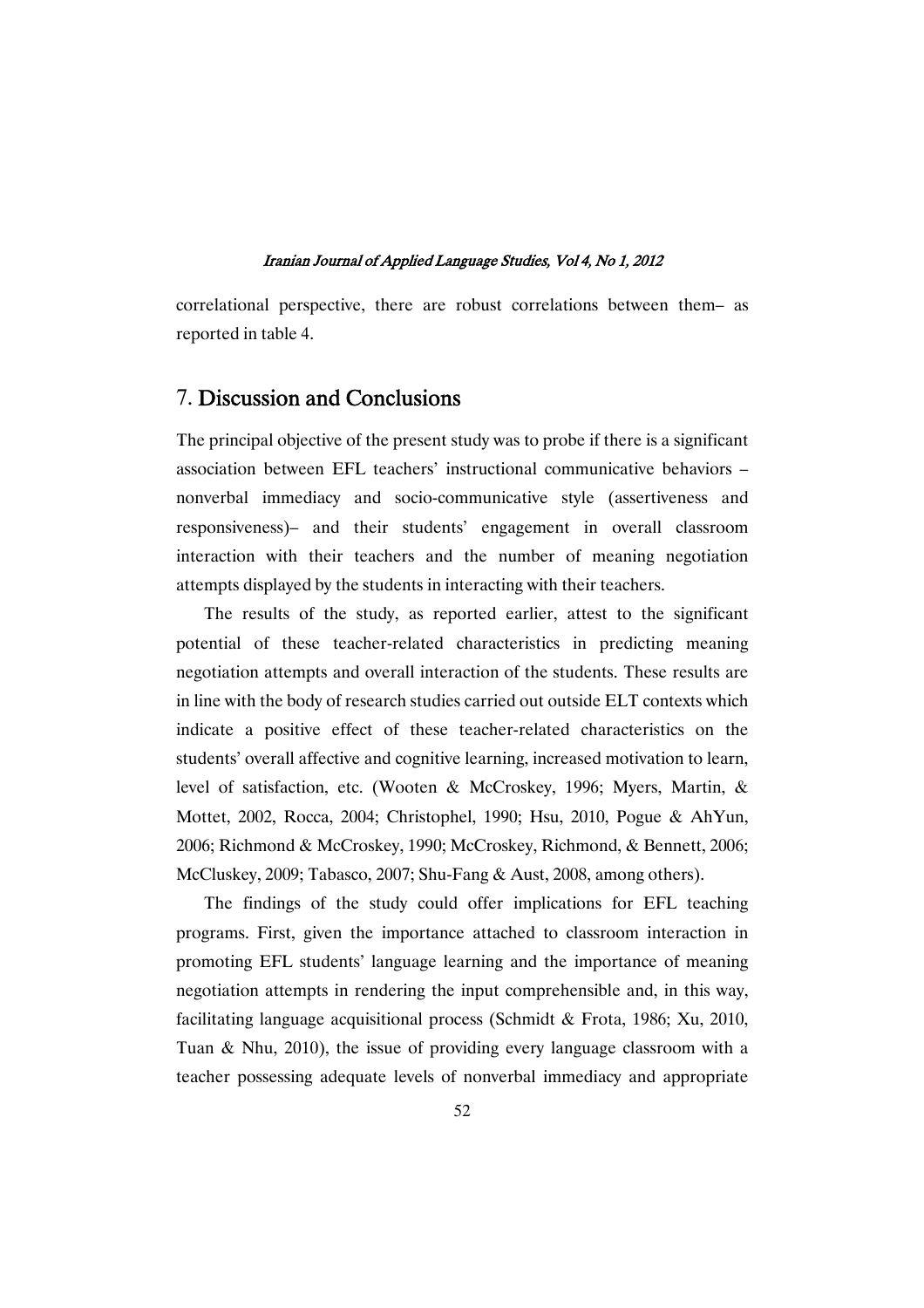socio-communicative style seems reasonably urgent. When interacting with more competent interlocutors, EFL learners can check on their comprehension of their interlocutor's speech. Being less proficient, they usually come to face comprehension difficulties which become "an impetus for learners to recognize the inadequacy of their inter-language system" (Xu, 2010, p. 69) and allow them to notice that linguistic modifications of the message are required on the part of their interlocutors (Varonis & Gass, 1985). These linguistic modifications draw the learners' attention to the form of the message which might otherwise go unnoticed. In this way, interaction and modification play a central role in enhancing the pace of language acquisition for the learners who ask for modifications of the message on the part of their more competent interlocutors.

But, as mentioned earlier, not all learners negotiate meaning by asking for modifications of the message on behalf of their interlocutors. There are always impeding factors involved ranging from personal inhibitions to task characteristics and the interlocutors' status and characteristics. The results of this study thus show that an immediate, responsive and assertive EFL teacher can encourage students' engagement in both overall interaction with the teacher –as the more competent interlocutor– and motivates the learners to negotiate meaning and ask for clarification, confirmation, or reiteration of what their interlocutors have expressed, so they can adjust their message by modifying the their pronunciation, grammar, and vocabulary choice toward greater comprehensibility. These opportunities may not be available in a nonimmediate, nonresponsive and nonassertive teachers' class and therefore students may not find as many opportunities for advancing their acquisition of the language as in an immediate, responsive and assertive teacher's class.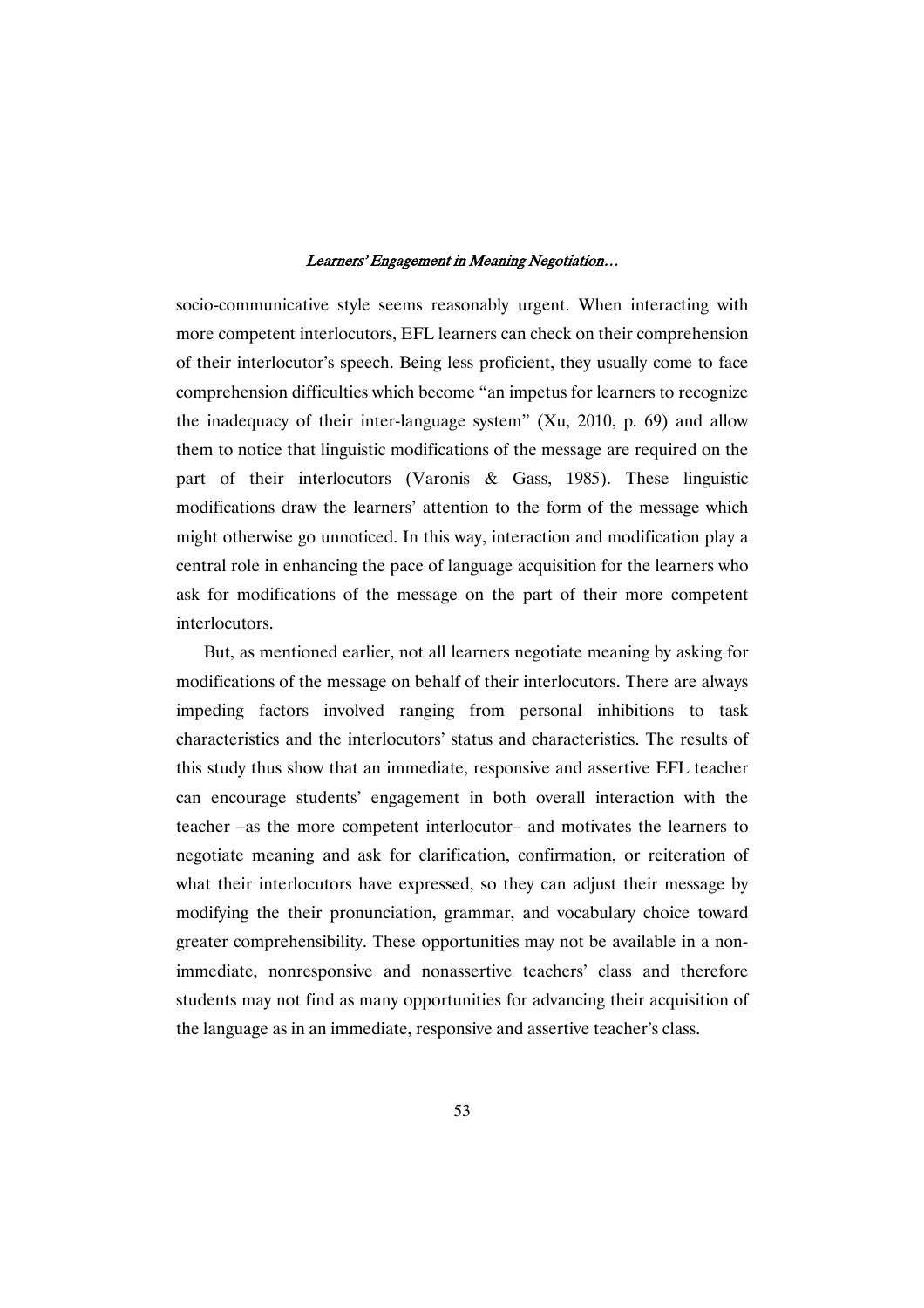Promoting teacher characteristics such as immediacy and sociocommunicative style should be a top priority in EFL teacher educational programs alongside other more profession-oriented and educational priorities. As Thomas et al. (1994) stated, "...it is theoretically justified to teach preservice and in-service teachers to engage in immediate behaviors which will increase their basic communication competence and can be expected to result in more student affective and cognitive learning" (p. 1). What is missing in ELT teacher education programs is focus on "personhood" variables at the expense of exclusive focus on teaching techniques, strategies, professional development initiatives, etc. The results of the present study suggest that variables which stem from the integrity of a teacher – first and foremost as a person not as an educator – could possibly be as important as the skills, strategies, techniques which they are usually taught in pre-service and in-service teacher preparation and development programs.

## References

- Andersen, J. F. (1979). Teacher immediacy as a predictor of teaching effectiveness. Communication Yearbook, <sup>3</sup>, 543-559.
- Brewster, D. (2004). *Stereotypical perceptions of the communication behaviors of gay males*. Unpublished MA Thesis, West Virginia University, West Virginia.
- Burgoon, J. K., Birk, T., & Pfau, M. (1990). Nonverbal Behaviors, Persuasion, and Credibility. Human Communication Research, <sup>17</sup>, 140-169.
- Chapelle, C. A. (1998). Multimedia CALL: Lessons to be learned from research on instructed SLA. Language Learning & Technology,  $2(1)$ , 22-34.
- Chesebro, J. C., & McCroskey, J. C. (2001). The relationship of teacher clarity and immediacy with student state receiver apprehension, affect, and cognitive learning. Communication Education, <sup>50</sup>, 59-68.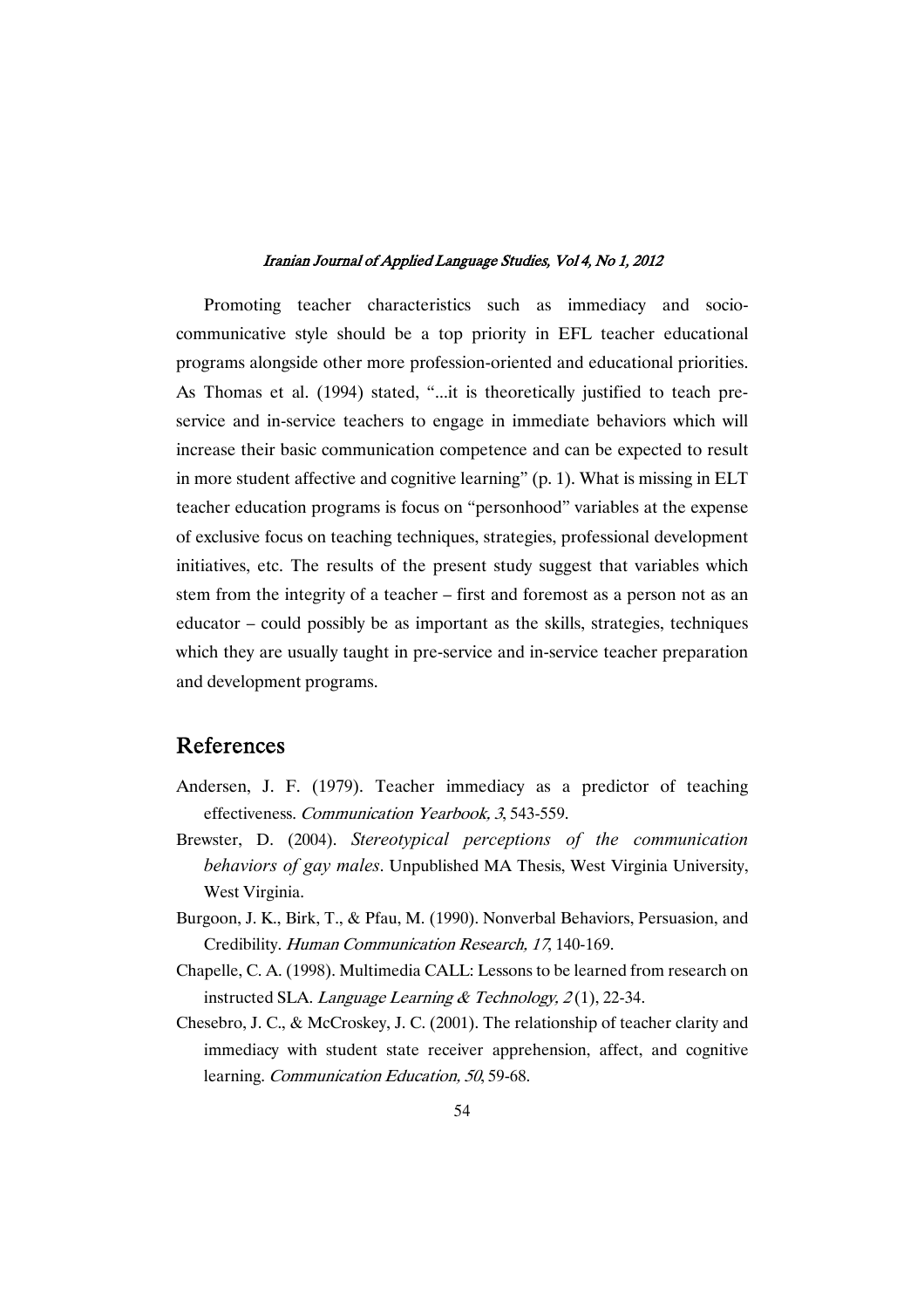- Christophel, D. M. (1990). The relationships among teacher immediacy behaviors, student motivation, and learning. Communication-Education, <sup>39</sup>, 323-340.
- Elliot, T. R., & Gramling, S. E. (1990). Personal assertiveness and the effects of social support among college students. Journal of Counseling Psychology, 37, 427-436.
- Gass, S. M. (1997). *Input, interaction, and the second language learner*. Mahwah, New Jersey, London: Lawrence Erlbaum, 131-132.
- Gass, S. M., & Selinker, L. (2008). Second language acquisition: An introductory course (3rd ed.). New York: Routledge/Taylor Francis.
- Hsu, L. (2010). The impact of perceived teachers' nonverbal immediacy on students' motivation for learning English. Asian EFL Journal, 12 (4), Retrieved from: http://www.asian-efl-journal.com/December\_2010\_LH.php
- Krashen, S. D. (1981). Second language acquisition and second language learning. Oxford: Pergamon.
- Krashen, S., & Terrel, T. (1983). The Natural approach: Language acquisition in the classroom. Oxford: Pergamon Press.
- Long, M. H. (1981). Input, interaction, and second language acquisition. In H. Winitz (Ed.), Native language and foreign language acquisition: Annals of the New York Academy of Sciences (pp. 259–278). NewYork: NewYork Academy of Sciences.
- Long, M. H. (1983). Native speaker/non-native-speaker conversation and the negotiation of comprehensible input. Applied Linguistics, <sup>4</sup>, 126-141.
- Martin, M. M., & Anderson, C. M. (1996). Argumentativeness and verbal aggressiveness. Journal of Social Behavior and Personality, <sup>11</sup>, 547-554.
- Martin, M. M., Chesebro, J. C., & Mottet, T. P. (1997). Students' perceptions of instructors' socio-communicative style and the influence on instructor credibility and situational motivation. Communication Research Reports, 14, 431-440.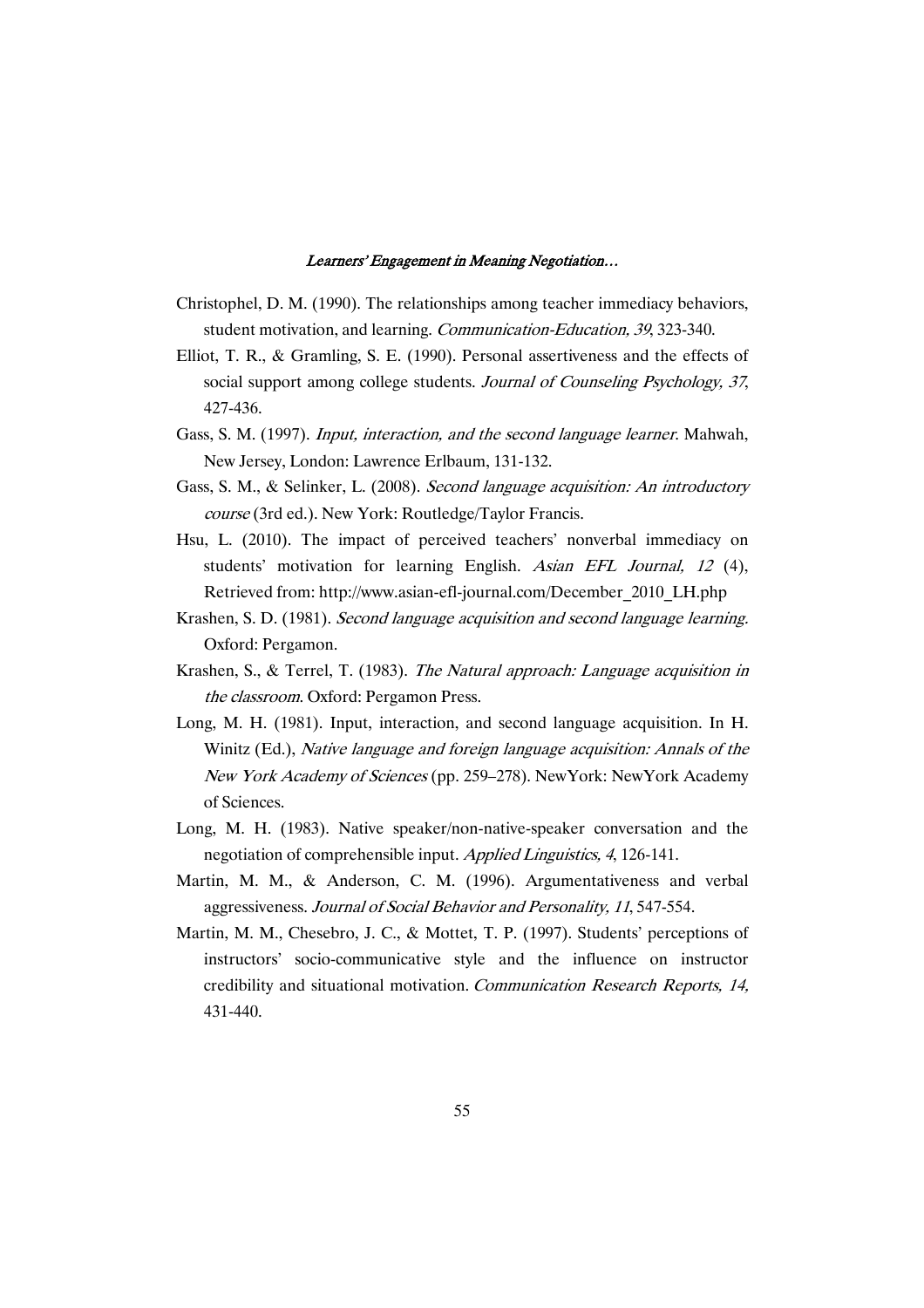- McCluskey, R. Q. (2009). Teacher immediacy and learning mathematics: Effects on students with divergent mathematical aptitudes (Unpublished masters' thesis). Texas Tech University, USA.
- McCroskey, J. C., & Richmond, V. P. (1996). Fundamentals of human communication: An interpersonal perspective. Prospect Heights, IL: Waveland Press.
- McCroskey, J. C., Richmond, V. P., & Bennett, V. (2006). The relationship of student end-of class motivation with teacher communication behaviors and instructional outcomes. Communication Education, <sup>55</sup>(4), 403-414.
- Mehrabian, A. (1971). Silent messages. Belmont, CA: Wadsworth.
- Mehrabian, A. (1981). Silent messages: Implicit communication of emotions and attitudes (2nd ed.). Belmont, CA: Wadsworth.
- Myers, S. A., Martin, M. M., & Mottet, T. P. (2002). Students' motives for communicating with their instructors: Considering instructor sociocommunicative style, student socio-communicative orientation, and student gender. Communication Education, <sup>51</sup>, 121-133.
- Plax, T.G., Kearney, P, McCroskey, J.C., & Richmond, V.P. (1986). Power in the classroom VI: Verbal control strategies, nonverbal immediacy and affective learning. Communication Education, <sup>35</sup>, 43-55.
- Pogue, L. L., & AhYun, K. (2006). The effect of teacher nonverbal immediacy and credibility on student motivation and affective learning. Communication Education, <sup>55</sup>, 331-342.
- Richmond, V.P. (1990). Communication in the classroom: Power and motivation. Communication Education, <sup>39</sup>, 181-195.
- Richmond, V. P., & McCroskey, J. C. (1990). Reliability and separation of factors on the assertiveness-responsiveness measure. Psychological Reports, <sup>67</sup>, 449- 450.
- Richmond, V. P., & McCroskey, J. C. (1992). Communication: Apprehension, avoidance, and effectiveness. Scottsdale, AZ: Gorsuch Scarisbrick.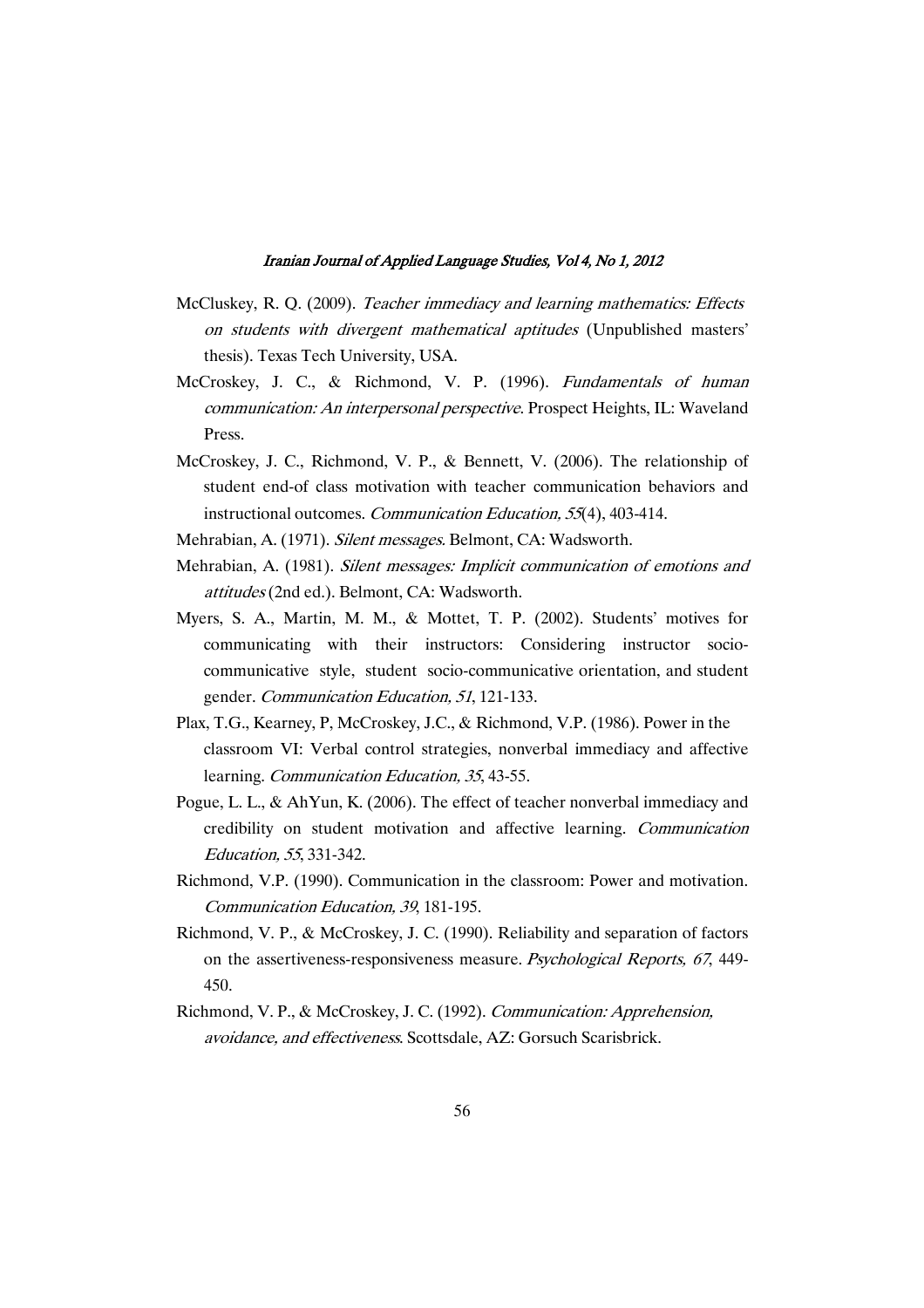- Richmond, V. P., McCroskey, J. C., & Johnson, A. D. (2003). Development of the Nonverbal Immediacy Scale (NIS): Measures of self- and other-perceived nonverbal immediacy. Communication Quarterly, <sup>51</sup>, 502-515.
- Rocca, K. (2004). College student attendance: Impact of instructor immediacy and verbal aggression. Communication Education, <sup>52</sup>, 185-195.
- Rubin, R. B., & Martin, M. M. (1994). Development of a measure of interpersonal communication competence. Communication Research Reports ,<sup>11</sup>, 33-44. doi: 10.1080/08824099409359938
- Schmidt, R. W., & Frota, S. N. (1986). Developing basic conversational ability in a second language: A case study of an adult learner of Portuguese. In R.R. Day (Ed.), Talking to learn: Conversation in second language acquisition (pp. 237- 326). Rowley, MA: Newbury House.
- Shu-Fang, N., & Aust, R. (2008). Examining teacher verbal immediacy and sense of classroom community in online classes. International Journal on E-Learning, 7(3), 477-498.
- Sidelinger, R. J., & McCroskey, J. C. (1997). Communication correlates of teacher clarity in the classroom. Communication Research Reports, <sup>14</sup>(1),1- 10.
- Slane, S., & Leak, G. (1979). Effects of self perceived nonverbal immediacy behaviors on interpersonal attraction. The Journal of Psychology, 98, 241-248.
- Swain, M. (1985). Communicative competence: Some roles of comprehensible input and comprehensible output in its development. In S. M. Gass & C. G. Madden (Eds.), Input in second language acquisition (pp. 235-53). Rowley, MA: Newbury House.
- Swain, M. (1995). Three functions of output in second language learning. In G. Cook, (Ed.), Principle and practice in applied linguistics: Studies in Honor of H. G. Widdowson (pp. 125–144). Oxford: Oxford University Press.
- Tabasco, D. (2007). Investigation of the relationships among teachers immediacy and creativity, and students' perceived cognitive learning (Unpublished doctoral dissertation). Drexel University.